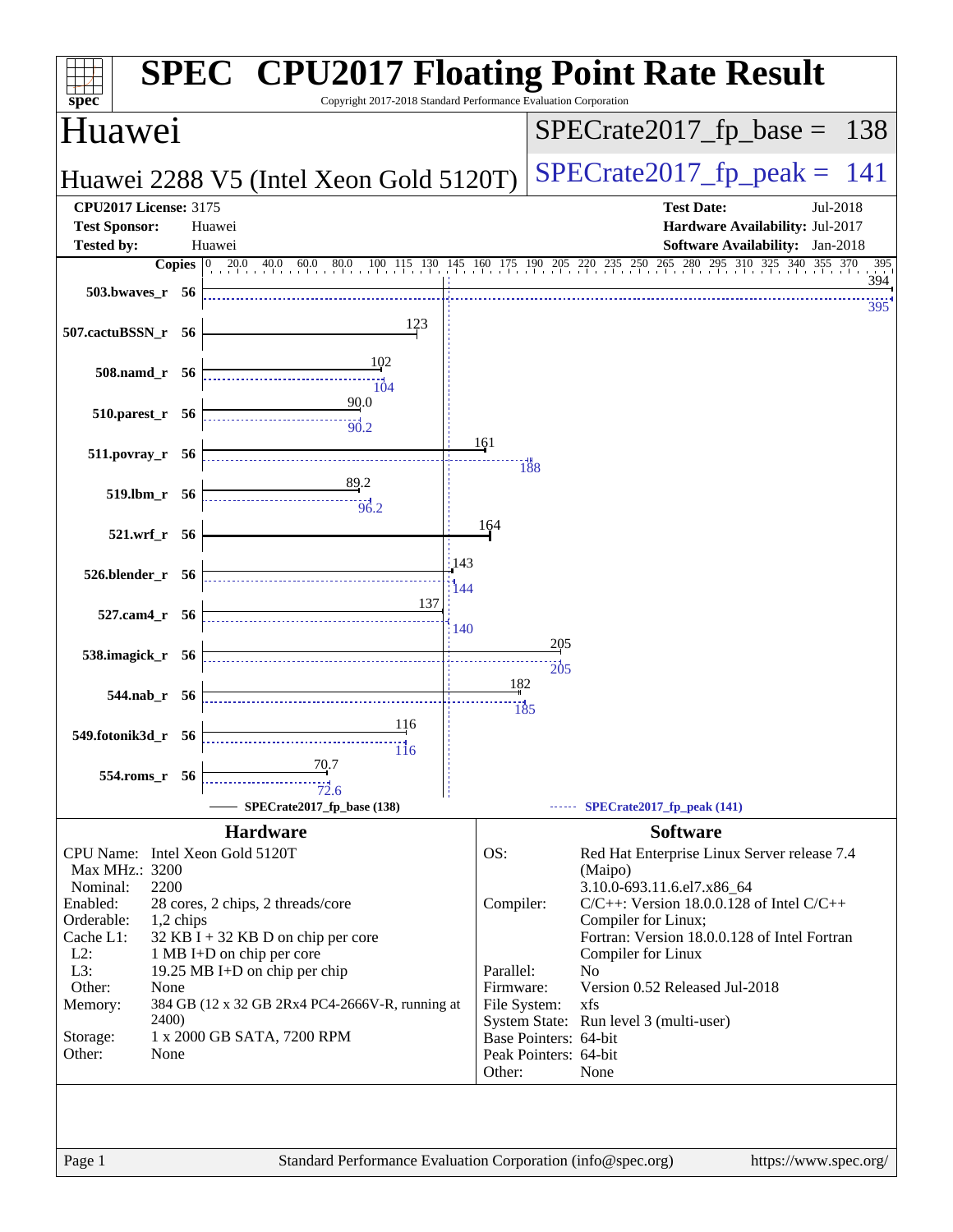| <b>SPEC CPU2017 Floating Point Rate Result</b>                                       |                                                  |                |       |                |       |                |              |               |                |                               |                                 |              |                |              |
|--------------------------------------------------------------------------------------|--------------------------------------------------|----------------|-------|----------------|-------|----------------|--------------|---------------|----------------|-------------------------------|---------------------------------|--------------|----------------|--------------|
| Copyright 2017-2018 Standard Performance Evaluation Corporation<br>spec <sup>®</sup> |                                                  |                |       |                |       |                |              |               |                |                               |                                 |              |                |              |
| Huawei                                                                               |                                                  |                |       |                |       |                |              |               |                | $SPECrate2017_fp\_base = 138$ |                                 |              |                |              |
| $SPECTate2017$ _fp_peak = 141<br>Huawei 2288 V5 (Intel Xeon Gold 5120T)              |                                                  |                |       |                |       |                |              |               |                |                               |                                 |              |                |              |
| <b>CPU2017 License: 3175</b>                                                         |                                                  |                |       |                |       |                |              |               |                |                               | <b>Test Date:</b>               |              | Jul-2018       |              |
| <b>Test Sponsor:</b>                                                                 | Huawei                                           |                |       |                |       |                |              |               |                |                               | Hardware Availability: Jul-2017 |              |                |              |
| <b>Tested by:</b>                                                                    | <b>Software Availability:</b> Jan-2018<br>Huawei |                |       |                |       |                |              |               |                |                               |                                 |              |                |              |
| <b>Results Table</b>                                                                 |                                                  |                |       |                |       |                |              |               |                |                               |                                 |              |                |              |
|                                                                                      | <b>Base</b><br><b>Peak</b>                       |                |       |                |       |                |              |               |                |                               |                                 |              |                |              |
| <b>Benchmark</b>                                                                     | <b>Copies</b>                                    | <b>Seconds</b> | Ratio | <b>Seconds</b> | Ratio | <b>Seconds</b> | <b>Ratio</b> | <b>Copies</b> | <b>Seconds</b> | <b>Ratio</b>                  | <b>Seconds</b>                  | <b>Ratio</b> | <b>Seconds</b> | <b>Ratio</b> |
| 503.bwaves_r                                                                         | 56                                               | 1422           | 395   | 1424           | 394   | 1424           | 394          | 56            | 1425           | 394                           | 1423                            | 395          | 1423           | <u>395</u>   |
| 507.cactuBSSN r                                                                      | 56                                               | 578            | 123   | 578            | 123   | 579            | 122          | 56            | 578            | 123                           | 578                             | <b>123</b>   | 579            | 122          |
| $508$ .namd $r$                                                                      | 56                                               | 521            | 102   | 519            | 103   | 521            | 102          | 56            | 514            | 104                           | 513                             | 104          | 513            | 104          |
| 510.parest_r                                                                         | 56                                               | 1624           | 90.2  | 1627           | 90.0  | 1629           | 89.9         | 56            | 1624           | 90.2                          | 1624                            | 90.2         | 1628           | 90.0         |
| $511.$ povray_r                                                                      | 56                                               | 810            | 161   | 811            | 161   | 806            | 162          | 56            | 694            | 188                           | 703                             | 186          | 697            | 188          |
| 519.lbm r                                                                            | 56                                               | 660            | 89.4  | 662            | 89.2  | 662            | 89.2         | 56            | 613            | 96.2                          | 614                             | 96.2         | 617            | 95.7         |
| $521$ .wrf r                                                                         | 56                                               | 765            | 164   | 764            | 164   | 761            | 165          | 56            | 765            | 164                           | 764                             | 164          | 761            | 165          |
| 526.blender r                                                                        | 56                                               | 596            | 143   | 599            | 142   | 597            | 143          | 56            | 593            | 144                           | 593                             | 144          | 594            | 144          |
| 527.cam4_r                                                                           | 56                                               | 715            | 137   | 715            | 137   | 715            | 137          | 56            | 698            | 140                           | 698                             | 140          | 698            | <b>140</b>   |
| 538.imagick_r                                                                        | 56                                               | 679            | 205   | 679            | 205   | 680            | 205          | 56            | 680            | 205                           | 679                             | 205          | 679            | 205          |
| 544.nab r                                                                            | 56                                               | 522            | 181   | 518            | 182   | 518            | 182          | 56            | 511            | 184                           | 511                             | 185          | 511            | 185          |
| 549.fotonik3d r                                                                      | 56                                               | 1877           | 116   | 1877           | 116   | 1878           | 116          | 56            | 1879           | 116                           | 1878                            | 116          | 1879           | 116          |
| 554.roms_r                                                                           | 56                                               | 1260           | 70.6  | 1252           | 71.1  | 1258           | 70.7         | 56            | 1226           | 72.6                          | 1225                            | 72.6         | 1227           | 72.5         |

**[SPECrate2017\\_fp\\_base =](http://www.spec.org/auto/cpu2017/Docs/result-fields.html#SPECrate2017fpbase) 138**

**[SPECrate2017\\_fp\\_peak =](http://www.spec.org/auto/cpu2017/Docs/result-fields.html#SPECrate2017fppeak) 141**

Results appear in the [order in which they were run.](http://www.spec.org/auto/cpu2017/Docs/result-fields.html#RunOrder) Bold underlined text [indicates a median measurement.](http://www.spec.org/auto/cpu2017/Docs/result-fields.html#Median)

#### **[Submit Notes](http://www.spec.org/auto/cpu2017/Docs/result-fields.html#SubmitNotes)**

 The numactl mechanism was used to bind copies to processors. The config file option 'submit' was used to generate numactl commands to bind each copy to a specific processor. For details, please see the config file.

#### **[Operating System Notes](http://www.spec.org/auto/cpu2017/Docs/result-fields.html#OperatingSystemNotes)**

Stack size set to unlimited using "ulimit -s unlimited"

#### **[General Notes](http://www.spec.org/auto/cpu2017/Docs/result-fields.html#GeneralNotes)**

Environment variables set by runcpu before the start of the run: LD\_LIBRARY\_PATH = "/spec2017/lib/ia32:/spec2017/lib/intel64:/spec2017/je5.0.1-32:/spec2017/je5.0.1-64" Binaries compiled on a system with 1x Intel Core i7-4790 CPU + 32GB RAM memory using Redhat Enterprise Linux 7.4 Transparent Huge Pages enabled by default Prior to runcpu invocation

Filesystem page cache synced and cleared with:

 sync; echo 3> /proc/sys/vm/drop\_caches runcpu command invoked through numactl i.e.:

numactl --interleave=all runcpu <etc>

 Yes: The test sponsor attests, as of date of publication, that CVE-2017-5754 (Meltdown) is mitigated in the system as tested and documented.

**(Continued on next page)**

| Page 2<br>Standard Performance Evaluation Corporation (info@spec.org)<br>https://www.spec.org/ |
|------------------------------------------------------------------------------------------------|
|------------------------------------------------------------------------------------------------|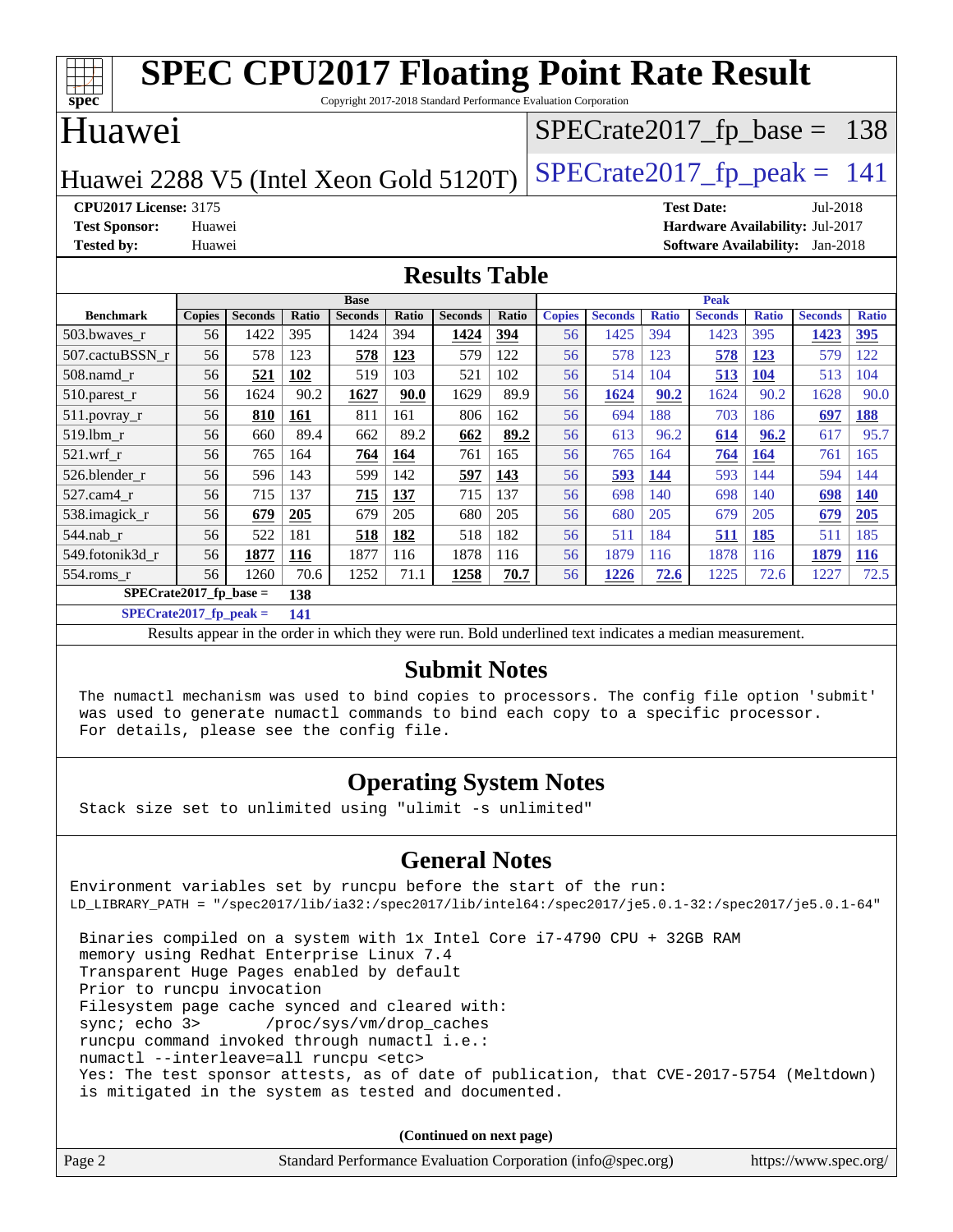

# **[SPEC CPU2017 Floating Point Rate Result](http://www.spec.org/auto/cpu2017/Docs/result-fields.html#SPECCPU2017FloatingPointRateResult)**

Copyright 2017-2018 Standard Performance Evaluation Corporation

### Huawei

[SPECrate2017\\_fp\\_base =](http://www.spec.org/auto/cpu2017/Docs/result-fields.html#SPECrate2017fpbase) 138

### Huawei 2288 V5 (Intel Xeon Gold 5120T)  $SPEC \text{rate} 2017 \text{ f}p\text{ peak} = 141$

**[Tested by:](http://www.spec.org/auto/cpu2017/Docs/result-fields.html#Testedby)** Huawei **[Software Availability:](http://www.spec.org/auto/cpu2017/Docs/result-fields.html#SoftwareAvailability)** Jan-2018

**[CPU2017 License:](http://www.spec.org/auto/cpu2017/Docs/result-fields.html#CPU2017License)** 3175 **[Test Date:](http://www.spec.org/auto/cpu2017/Docs/result-fields.html#TestDate)** Jul-2018 **[Test Sponsor:](http://www.spec.org/auto/cpu2017/Docs/result-fields.html#TestSponsor)** Huawei **[Hardware Availability:](http://www.spec.org/auto/cpu2017/Docs/result-fields.html#HardwareAvailability)** Jul-2017

**[General Notes \(Continued\)](http://www.spec.org/auto/cpu2017/Docs/result-fields.html#GeneralNotes)** Yes: The test sponsor attests, as of date of publication, that CVE-2017-5753 (Spectre variant 1) is mitigated in the system as tested and documented. Yes: The test sponsor attests, as of date of publication, that CVE-2017-5715 (Spectre variant 2) is mitigated in the system as tested and documented. **[Platform Notes](http://www.spec.org/auto/cpu2017/Docs/result-fields.html#PlatformNotes)** BIOS configuration: Power Policy Set to Performance SNC Set to Enabled IMC Interleaving Set to 1-way Interleave XPT Prefetch Set to Enabled ADDDC Sparing Set to Disabled Sysinfo program /spec2017/bin/sysinfo Rev: r5797 of 2017-06-14 96c45e4568ad54c135fd618bcc091c0f running on localhost.localdomain Thu Jul 19 08:50:17 2018 SUT (System Under Test) info as seen by some common utilities. For more information on this section, see <https://www.spec.org/cpu2017/Docs/config.html#sysinfo> From /proc/cpuinfo model name : Intel(R) Xeon(R) Gold 5120T CPU @ 2.20GHz 2 "physical id"s (chips) 56 "processors" cores, siblings (Caution: counting these is hw and system dependent. The following excerpts from /proc/cpuinfo might not be reliable. Use with caution.) cpu cores : 14 siblings : 28 physical 0: cores 0 1 2 3 4 5 6 8 9 10 11 12 13 14 physical 1: cores 0 1 2 3 4 5 6 8 9 10 11 12 13 14 From lscpu: Architecture: x86\_64 CPU op-mode(s): 32-bit, 64-bit Byte Order: Little Endian CPU(s): 56 On-line CPU(s) list: 0-55 Thread(s) per core: 2 Core(s) per socket: 14 Socket(s): 2 NUMA node(s): 4 Vendor ID: GenuineIntel CPU family: 6

Model name: Intel(R) Xeon(R) Gold 5120T CPU @ 2.20GHz

Model: 85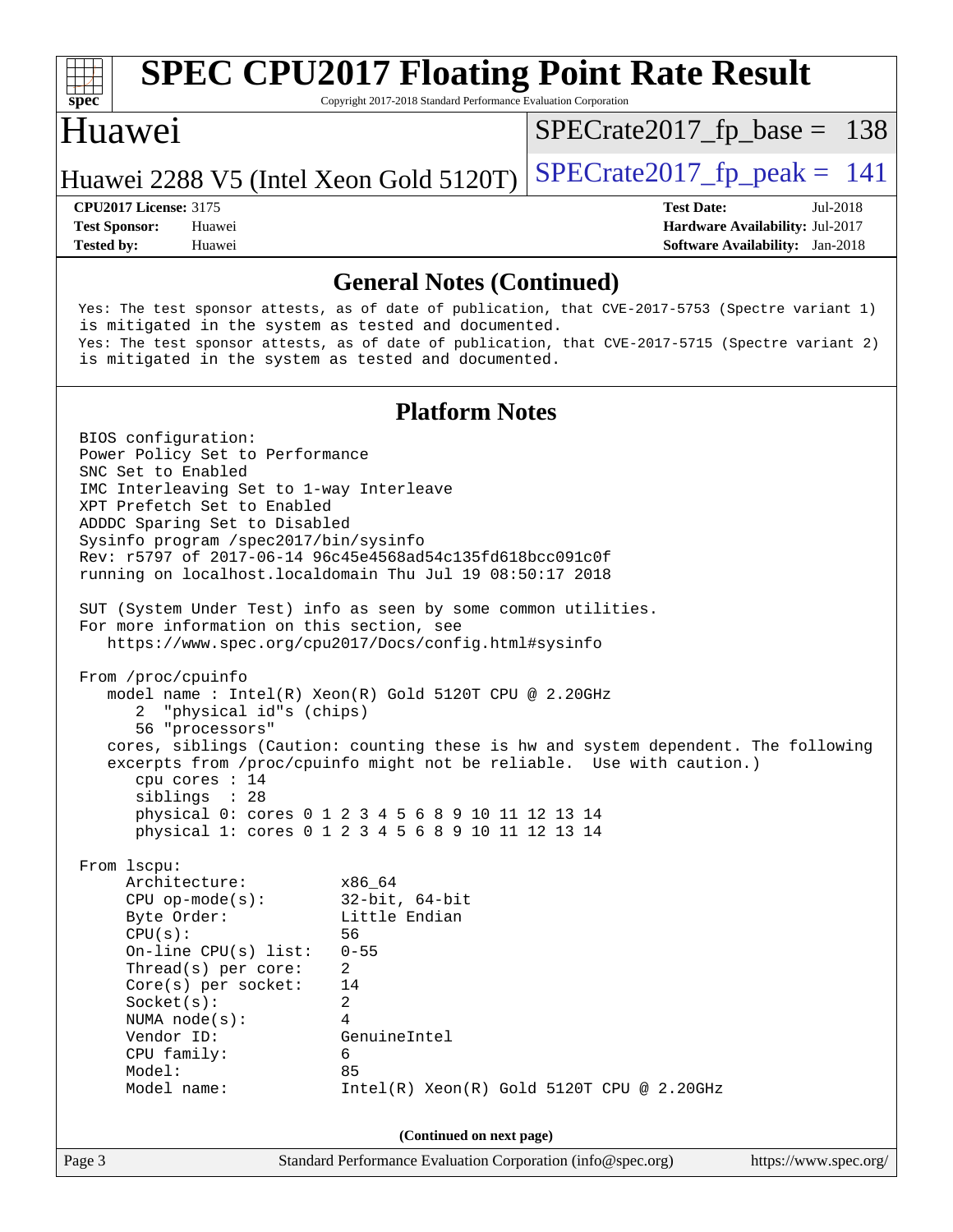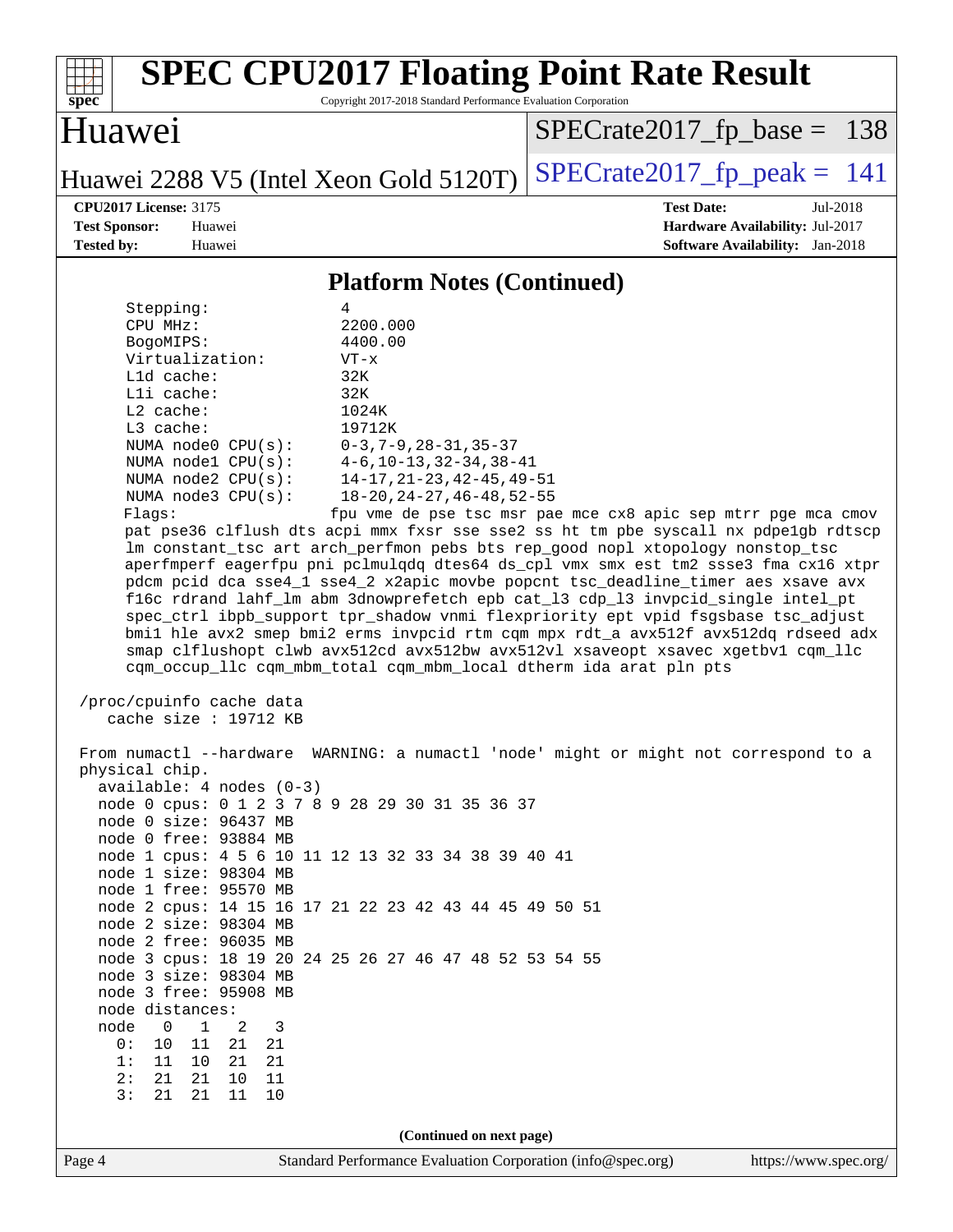| <b>SPEC CPU2017 Floating Point Rate Result</b><br>Spec<br>Copyright 2017-2018 Standard Performance Evaluation Corporation                                                                                                                                                                                                                                                                                                                                                                                                                                                                                                                                                                                                                                                                                                                                                                                                                                                                                                                                                                                                                                                                                                                                                                                                                                                                                                                                                         |                                 |
|-----------------------------------------------------------------------------------------------------------------------------------------------------------------------------------------------------------------------------------------------------------------------------------------------------------------------------------------------------------------------------------------------------------------------------------------------------------------------------------------------------------------------------------------------------------------------------------------------------------------------------------------------------------------------------------------------------------------------------------------------------------------------------------------------------------------------------------------------------------------------------------------------------------------------------------------------------------------------------------------------------------------------------------------------------------------------------------------------------------------------------------------------------------------------------------------------------------------------------------------------------------------------------------------------------------------------------------------------------------------------------------------------------------------------------------------------------------------------------------|---------------------------------|
| Huawei                                                                                                                                                                                                                                                                                                                                                                                                                                                                                                                                                                                                                                                                                                                                                                                                                                                                                                                                                                                                                                                                                                                                                                                                                                                                                                                                                                                                                                                                            | $SPECrate2017_fp\_base = 138$   |
| Huawei 2288 V5 (Intel Xeon Gold 5120T)                                                                                                                                                                                                                                                                                                                                                                                                                                                                                                                                                                                                                                                                                                                                                                                                                                                                                                                                                                                                                                                                                                                                                                                                                                                                                                                                                                                                                                            | $SPECrate2017_fp\_peak = 141$   |
| <b>CPU2017 License: 3175</b>                                                                                                                                                                                                                                                                                                                                                                                                                                                                                                                                                                                                                                                                                                                                                                                                                                                                                                                                                                                                                                                                                                                                                                                                                                                                                                                                                                                                                                                      | <b>Test Date:</b><br>Jul-2018   |
| <b>Test Sponsor:</b><br>Huawei                                                                                                                                                                                                                                                                                                                                                                                                                                                                                                                                                                                                                                                                                                                                                                                                                                                                                                                                                                                                                                                                                                                                                                                                                                                                                                                                                                                                                                                    | Hardware Availability: Jul-2017 |
| <b>Tested by:</b><br>Huawei                                                                                                                                                                                                                                                                                                                                                                                                                                                                                                                                                                                                                                                                                                                                                                                                                                                                                                                                                                                                                                                                                                                                                                                                                                                                                                                                                                                                                                                       | Software Availability: Jan-2018 |
| <b>Platform Notes (Continued)</b>                                                                                                                                                                                                                                                                                                                                                                                                                                                                                                                                                                                                                                                                                                                                                                                                                                                                                                                                                                                                                                                                                                                                                                                                                                                                                                                                                                                                                                                 |                                 |
| From /proc/meminfo<br>MemTotal:<br>394174376 kB<br>HugePages_Total:<br>0<br>Hugepagesize:<br>2048 kB<br>From /etc/*release* /etc/*version*<br>os-release:<br>NAME="Red Hat Enterprise Linux Server"<br>VERSION="7.4 (Maipo)"<br>ID="rhel"<br>ID_LIKE="fedora"<br>VARIANT="Server"<br>VARIANT_ID="server"<br>VERSION_ID="7.4"<br>PRETTY_NAME="Red Hat Enterprise Linux Server 7.4 (Maipo)"<br>redhat-release: Red Hat Enterprise Linux Server release 7.4 (Maipo)<br>system-release: Red Hat Enterprise Linux Server release 7.4 (Maipo)<br>system-release-cpe: cpe:/o:redhat:enterprise_linux:7.4:ga:server<br>uname $-a$ :<br>Linux localhost.localdomain 3.10.0-693.11.6.el7.x86_64 #1 SMP Thu Dec 28 14:23:39 EST<br>2017 x86_64 x86_64 x86_64 GNU/Linux<br>run-level 3 Jul 19 08:48<br>SPEC is set to: /spec2017<br>Filesystem Type Size Used Avail Use% Mounted on<br>/dev/sda3 xfs 734G 78G 656G 11% /<br>Additional information from dmidecode follows. WARNING: Use caution when you interpret<br>this section. The 'dmidecode' program reads system data which is "intended to allow<br>hardware to be accurately determined", but the intent may not be met, as there are<br>frequent changes to hardware, firmware, and the "DMTF SMBIOS" standard.<br>BIOS INSYDE Corp. 0.52 07/11/2018<br>Memory:<br>4x NO DIMM NO DIMM<br>12x Samsung M393A4K40BB2-CTD 32 GB 2 rank 2666, configured at 2400<br>(End of data from sysinfo program)<br><b>Compiler Version Notes</b> |                                 |
| CC 519.1bm_r(base) 538.imagick_r(base, peak) 544.nab_r(base)                                                                                                                                                                                                                                                                                                                                                                                                                                                                                                                                                                                                                                                                                                                                                                                                                                                                                                                                                                                                                                                                                                                                                                                                                                                                                                                                                                                                                      |                                 |
| (Continued on next page)                                                                                                                                                                                                                                                                                                                                                                                                                                                                                                                                                                                                                                                                                                                                                                                                                                                                                                                                                                                                                                                                                                                                                                                                                                                                                                                                                                                                                                                          |                                 |
| Page 5<br>Standard Performance Evaluation Corporation (info@spec.org)                                                                                                                                                                                                                                                                                                                                                                                                                                                                                                                                                                                                                                                                                                                                                                                                                                                                                                                                                                                                                                                                                                                                                                                                                                                                                                                                                                                                             | https://www.spec.org/           |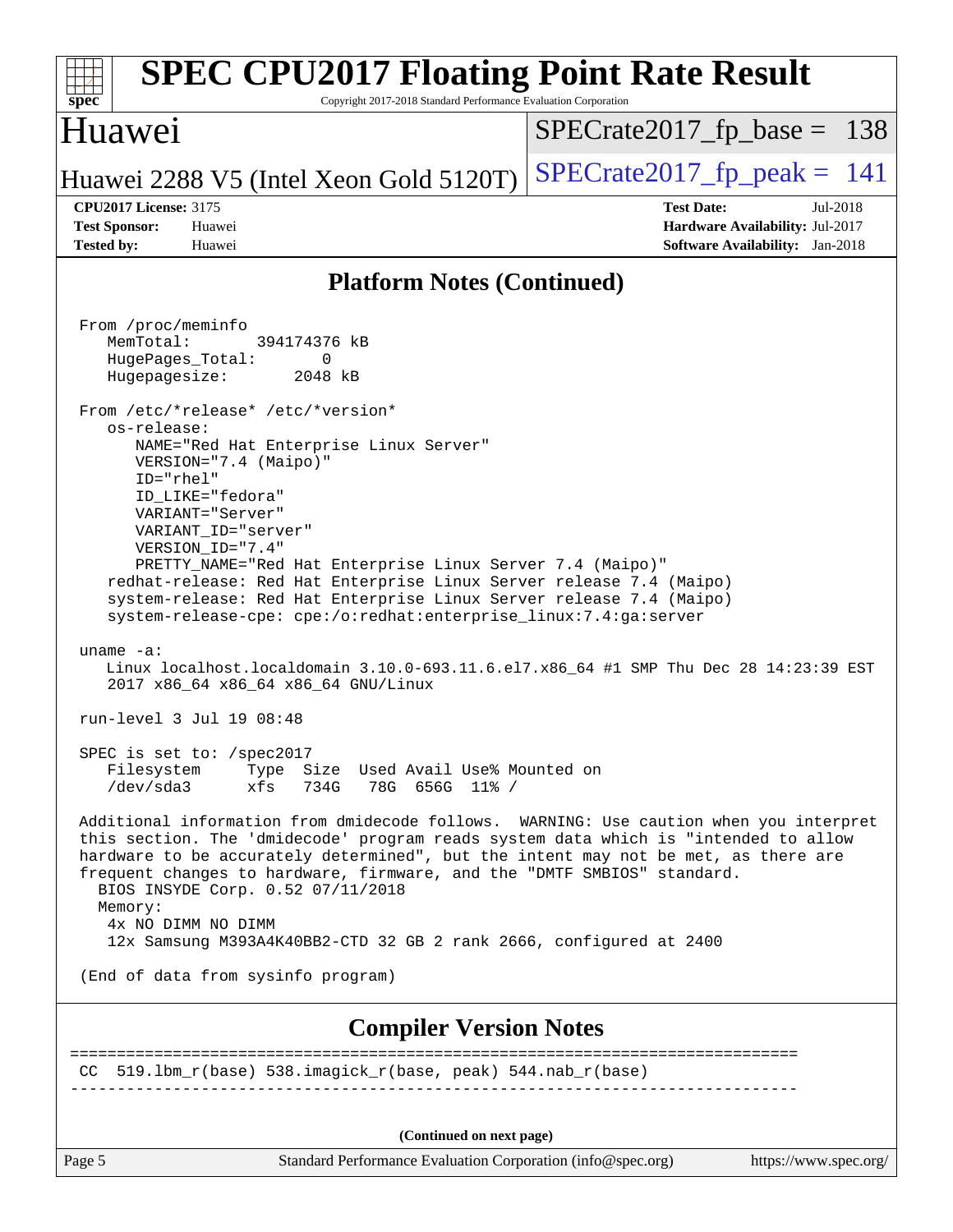| <b>SPEC CPU2017 Floating Point Rate Result</b><br>Copyright 2017-2018 Standard Performance Evaluation Corporation<br>$spec^*$                                                                 |                                                                                                            |
|-----------------------------------------------------------------------------------------------------------------------------------------------------------------------------------------------|------------------------------------------------------------------------------------------------------------|
| Huawei                                                                                                                                                                                        | $SPECrate2017_fp\_base = 138$                                                                              |
| Huawei 2288 V5 (Intel Xeon Gold 5120T)                                                                                                                                                        | $SPECTate2017$ _fp_peak = 141                                                                              |
| <b>CPU2017 License: 3175</b><br><b>Test Sponsor:</b><br>Huawei<br><b>Tested by:</b><br>Huawei                                                                                                 | <b>Test Date:</b><br>Jul-2018<br>Hardware Availability: Jul-2017<br><b>Software Availability:</b> Jan-2018 |
| <b>Compiler Version Notes (Continued)</b>                                                                                                                                                     |                                                                                                            |
| icc (ICC) 18.0.0 20170811<br>Copyright (C) 1985-2017 Intel Corporation. All rights reserved.                                                                                                  |                                                                                                            |
| $519.1bm_r(peak) 544.nab_r(peak)$<br>CC.                                                                                                                                                      |                                                                                                            |
| icc (ICC) 18.0.0 20170811<br>Copyright (C) 1985-2017 Intel Corporation. All rights reserved.                                                                                                  |                                                                                                            |
| CXXC 508.namd_r(base) 510.parest_r(base)                                                                                                                                                      |                                                                                                            |
| icpc (ICC) 18.0.0 20170811<br>Copyright (C) 1985-2017 Intel Corporation. All rights reserved.                                                                                                 |                                                                                                            |
| CXXC 508.namd_r(peak) 510.parest_r(peak)                                                                                                                                                      |                                                                                                            |
| icpc (ICC) 18.0.0 20170811<br>Copyright (C) 1985-2017 Intel Corporation. All rights reserved.                                                                                                 |                                                                                                            |
| CC 511.povray_r(base) 526.blender_r(base)                                                                                                                                                     |                                                                                                            |
| icpc (ICC) 18.0.0 20170811<br>Copyright (C) 1985-2017 Intel Corporation. All rights reserved.<br>icc (ICC) 18.0.0 20170811                                                                    |                                                                                                            |
| Copyright (C) 1985-2017 Intel Corporation. All rights reserved.                                                                                                                               |                                                                                                            |
| 511.povray_r(peak) 526.blender_r(peak)<br>CC                                                                                                                                                  |                                                                                                            |
| icpc (ICC) 18.0.0 20170811<br>Copyright (C) 1985-2017 Intel Corporation. All rights reserved.<br>icc (ICC) 18.0.0 20170811<br>Copyright (C) 1985-2017 Intel Corporation. All rights reserved. |                                                                                                            |
| FC 507.cactuBSSN_r(base)                                                                                                                                                                      |                                                                                                            |
| -------------------<br>icpc (ICC) 18.0.0 20170811                                                                                                                                             |                                                                                                            |
| (Continued on next page)                                                                                                                                                                      |                                                                                                            |
| Standard Performance Evaluation Corporation (info@spec.org)<br>Page 6                                                                                                                         | https://www.spec.org/                                                                                      |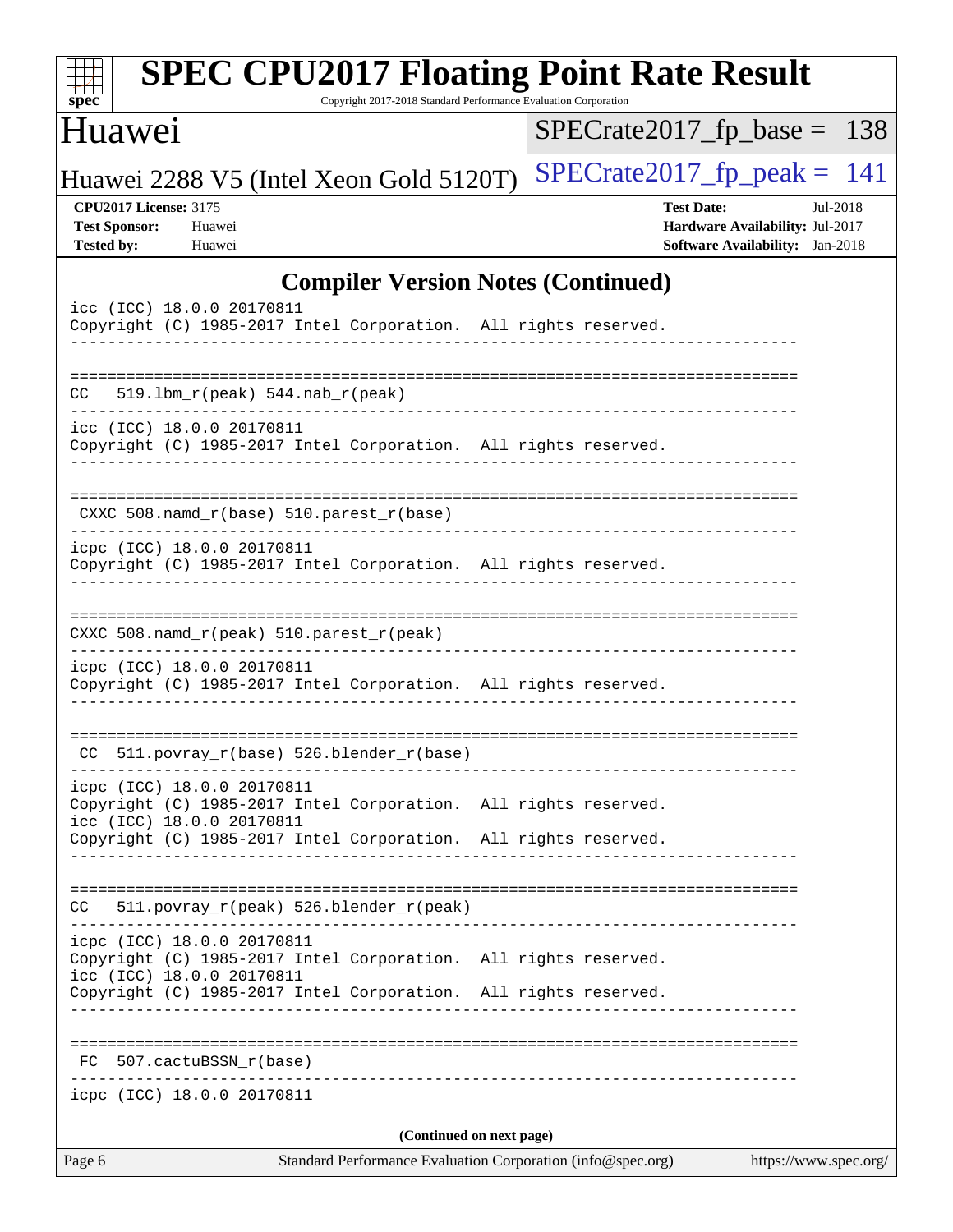

# **[SPEC CPU2017 Floating Point Rate Result](http://www.spec.org/auto/cpu2017/Docs/result-fields.html#SPECCPU2017FloatingPointRateResult)**

Copyright 2017-2018 Standard Performance Evaluation Corporation

### Huawei

[SPECrate2017\\_fp\\_base =](http://www.spec.org/auto/cpu2017/Docs/result-fields.html#SPECrate2017fpbase) 138

Huawei 2288 V5 (Intel Xeon Gold 5120T) SPECrate  $2017$  fp peak = 141

**[CPU2017 License:](http://www.spec.org/auto/cpu2017/Docs/result-fields.html#CPU2017License)** 3175 **[Test Date:](http://www.spec.org/auto/cpu2017/Docs/result-fields.html#TestDate)** Jul-2018 **[Test Sponsor:](http://www.spec.org/auto/cpu2017/Docs/result-fields.html#TestSponsor)** Huawei **[Hardware Availability:](http://www.spec.org/auto/cpu2017/Docs/result-fields.html#HardwareAvailability)** Jul-2017 **[Tested by:](http://www.spec.org/auto/cpu2017/Docs/result-fields.html#Testedby)** Huawei **[Software Availability:](http://www.spec.org/auto/cpu2017/Docs/result-fields.html#SoftwareAvailability)** Jan-2018

#### **[Compiler Version Notes \(Continued\)](http://www.spec.org/auto/cpu2017/Docs/result-fields.html#CompilerVersionNotes)**

|                                                                                                                               | Complier version rotes (Commutation) |                          |  |
|-------------------------------------------------------------------------------------------------------------------------------|--------------------------------------|--------------------------|--|
| Copyright (C) 1985-2017 Intel Corporation. All rights reserved.<br>icc (ICC) 18.0.0 20170811                                  |                                      |                          |  |
| Copyright (C) 1985-2017 Intel Corporation. All rights reserved.<br>ifort (IFORT) 18.0.0 20170811                              |                                      |                          |  |
| Copyright (C) 1985-2017 Intel Corporation. All rights reserved.                                                               |                                      |                          |  |
|                                                                                                                               |                                      |                          |  |
| 507.cactuBSSN r(peak)<br>FC                                                                                                   |                                      |                          |  |
| icpc (ICC) 18.0.0 20170811<br>Copyright (C) 1985-2017 Intel Corporation. All rights reserved.<br>icc (ICC) 18.0.0 20170811    |                                      |                          |  |
| Copyright (C) 1985-2017 Intel Corporation. All rights reserved.<br>ifort (IFORT) 18.0.0 20170811                              |                                      |                          |  |
| Copyright (C) 1985-2017 Intel Corporation. All rights reserved.                                                               |                                      |                          |  |
|                                                                                                                               |                                      |                          |  |
| FC 503.bwaves_r(base, peak) 549.fotonik3d_r(base, peak) 554.roms_r(base)                                                      |                                      |                          |  |
| ifort (IFORT) 18.0.0 20170811<br>Copyright (C) 1985-2017 Intel Corporation. All rights reserved.                              |                                      |                          |  |
| $FC 554.rows_r (peak)$                                                                                                        |                                      |                          |  |
|                                                                                                                               |                                      |                          |  |
| ifort (IFORT) 18.0.0 20170811<br>Copyright (C) 1985-2017 Intel Corporation. All rights reserved.                              |                                      |                          |  |
|                                                                                                                               |                                      |                          |  |
| $CC$ 521.wrf_r(base) 527.cam4_r(base)                                                                                         |                                      |                          |  |
| ifort (IFORT) 18.0.0 20170811<br>Copyright (C) 1985-2017 Intel Corporation. All rights reserved.<br>icc (ICC) 18.0.0 20170811 |                                      |                          |  |
| Copyright (C) 1985-2017 Intel Corporation. All rights reserved.                                                               |                                      |                          |  |
|                                                                                                                               |                                      |                          |  |
| 521.wrf_r(peak) 527.cam4_r(peak)<br>CC                                                                                        |                                      |                          |  |
| ifort (IFORT) 18.0.0 20170811<br>Copyright (C) 1985-2017 Intel Corporation. All rights reserved.<br>icc (ICC) 18.0.0 20170811 |                                      |                          |  |
|                                                                                                                               |                                      | (Continued on next page) |  |
|                                                                                                                               |                                      |                          |  |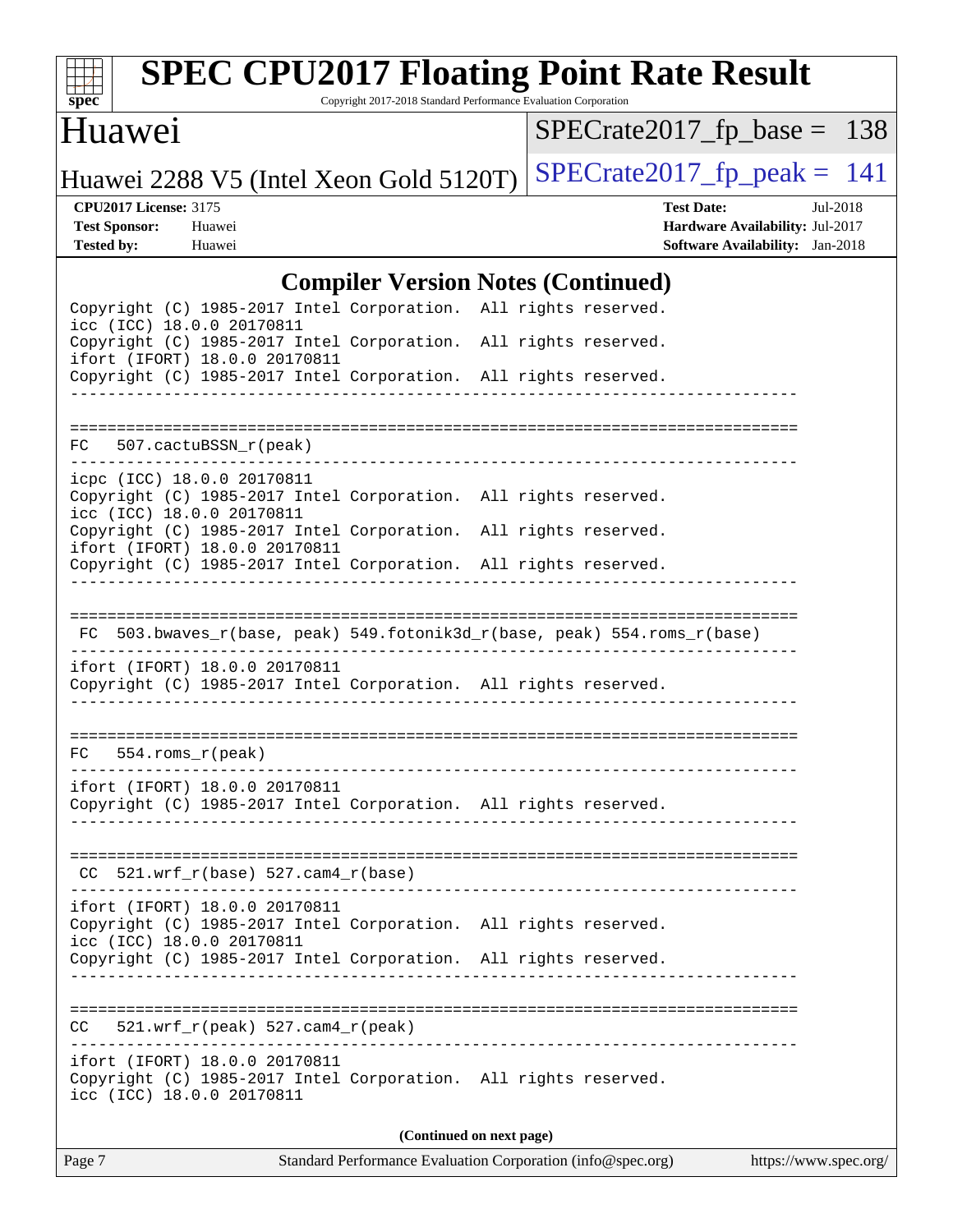| <b>SPEC CPU2017 Floating Point Rate Result</b><br>Copyright 2017-2018 Standard Performance Evaluation Corporation |                                        |
|-------------------------------------------------------------------------------------------------------------------|----------------------------------------|
| Huawei                                                                                                            | $SPECrate2017_fp\_base = 138$          |
| Huawei 2288 V5 (Intel Xeon Gold 5120T)                                                                            | $SPECrate2017_fp\_peak = 141$          |
| <b>CPU2017 License: 3175</b>                                                                                      | <b>Test Date:</b><br>Jul-2018          |
| <b>Test Sponsor:</b><br>Huawei                                                                                    | Hardware Availability: Jul-2017        |
| Huawei                                                                                                            | <b>Software Availability:</b> Jan-2018 |
|                                                                                                                   |                                        |

#### **[Compiler Version Notes \(Continued\)](http://www.spec.org/auto/cpu2017/Docs/result-fields.html#CompilerVersionNotes)**

Copyright (C) 1985-2017 Intel Corporation. All rights reserved. ------------------------------------------------------------------------------

## **[Base Compiler Invocation](http://www.spec.org/auto/cpu2017/Docs/result-fields.html#BaseCompilerInvocation)**

[C benchmarks](http://www.spec.org/auto/cpu2017/Docs/result-fields.html#Cbenchmarks): [icc](http://www.spec.org/cpu2017/results/res2018q4/cpu2017-20181011-09147.flags.html#user_CCbase_intel_icc_18.0_66fc1ee009f7361af1fbd72ca7dcefbb700085f36577c54f309893dd4ec40d12360134090235512931783d35fd58c0460139e722d5067c5574d8eaf2b3e37e92)

[C++ benchmarks:](http://www.spec.org/auto/cpu2017/Docs/result-fields.html#CXXbenchmarks) [icpc](http://www.spec.org/cpu2017/results/res2018q4/cpu2017-20181011-09147.flags.html#user_CXXbase_intel_icpc_18.0_c510b6838c7f56d33e37e94d029a35b4a7bccf4766a728ee175e80a419847e808290a9b78be685c44ab727ea267ec2f070ec5dc83b407c0218cded6866a35d07)

[Fortran benchmarks](http://www.spec.org/auto/cpu2017/Docs/result-fields.html#Fortranbenchmarks): [ifort](http://www.spec.org/cpu2017/results/res2018q4/cpu2017-20181011-09147.flags.html#user_FCbase_intel_ifort_18.0_8111460550e3ca792625aed983ce982f94888b8b503583aa7ba2b8303487b4d8a21a13e7191a45c5fd58ff318f48f9492884d4413fa793fd88dd292cad7027ca)

[Benchmarks using both Fortran and C](http://www.spec.org/auto/cpu2017/Docs/result-fields.html#BenchmarksusingbothFortranandC): [ifort](http://www.spec.org/cpu2017/results/res2018q4/cpu2017-20181011-09147.flags.html#user_CC_FCbase_intel_ifort_18.0_8111460550e3ca792625aed983ce982f94888b8b503583aa7ba2b8303487b4d8a21a13e7191a45c5fd58ff318f48f9492884d4413fa793fd88dd292cad7027ca) [icc](http://www.spec.org/cpu2017/results/res2018q4/cpu2017-20181011-09147.flags.html#user_CC_FCbase_intel_icc_18.0_66fc1ee009f7361af1fbd72ca7dcefbb700085f36577c54f309893dd4ec40d12360134090235512931783d35fd58c0460139e722d5067c5574d8eaf2b3e37e92)

[Benchmarks using both C and C++](http://www.spec.org/auto/cpu2017/Docs/result-fields.html#BenchmarksusingbothCandCXX): [icpc](http://www.spec.org/cpu2017/results/res2018q4/cpu2017-20181011-09147.flags.html#user_CC_CXXbase_intel_icpc_18.0_c510b6838c7f56d33e37e94d029a35b4a7bccf4766a728ee175e80a419847e808290a9b78be685c44ab727ea267ec2f070ec5dc83b407c0218cded6866a35d07) [icc](http://www.spec.org/cpu2017/results/res2018q4/cpu2017-20181011-09147.flags.html#user_CC_CXXbase_intel_icc_18.0_66fc1ee009f7361af1fbd72ca7dcefbb700085f36577c54f309893dd4ec40d12360134090235512931783d35fd58c0460139e722d5067c5574d8eaf2b3e37e92)

[Benchmarks using Fortran, C, and C++:](http://www.spec.org/auto/cpu2017/Docs/result-fields.html#BenchmarksusingFortranCandCXX) [icpc](http://www.spec.org/cpu2017/results/res2018q4/cpu2017-20181011-09147.flags.html#user_CC_CXX_FCbase_intel_icpc_18.0_c510b6838c7f56d33e37e94d029a35b4a7bccf4766a728ee175e80a419847e808290a9b78be685c44ab727ea267ec2f070ec5dc83b407c0218cded6866a35d07) [icc](http://www.spec.org/cpu2017/results/res2018q4/cpu2017-20181011-09147.flags.html#user_CC_CXX_FCbase_intel_icc_18.0_66fc1ee009f7361af1fbd72ca7dcefbb700085f36577c54f309893dd4ec40d12360134090235512931783d35fd58c0460139e722d5067c5574d8eaf2b3e37e92) [ifort](http://www.spec.org/cpu2017/results/res2018q4/cpu2017-20181011-09147.flags.html#user_CC_CXX_FCbase_intel_ifort_18.0_8111460550e3ca792625aed983ce982f94888b8b503583aa7ba2b8303487b4d8a21a13e7191a45c5fd58ff318f48f9492884d4413fa793fd88dd292cad7027ca)

## **[Base Portability Flags](http://www.spec.org/auto/cpu2017/Docs/result-fields.html#BasePortabilityFlags)**

 503.bwaves\_r: [-DSPEC\\_LP64](http://www.spec.org/cpu2017/results/res2018q4/cpu2017-20181011-09147.flags.html#suite_basePORTABILITY503_bwaves_r_DSPEC_LP64) 507.cactuBSSN\_r: [-DSPEC\\_LP64](http://www.spec.org/cpu2017/results/res2018q4/cpu2017-20181011-09147.flags.html#suite_basePORTABILITY507_cactuBSSN_r_DSPEC_LP64) 508.namd\_r: [-DSPEC\\_LP64](http://www.spec.org/cpu2017/results/res2018q4/cpu2017-20181011-09147.flags.html#suite_basePORTABILITY508_namd_r_DSPEC_LP64) 510.parest\_r: [-DSPEC\\_LP64](http://www.spec.org/cpu2017/results/res2018q4/cpu2017-20181011-09147.flags.html#suite_basePORTABILITY510_parest_r_DSPEC_LP64) 511.povray\_r: [-DSPEC\\_LP64](http://www.spec.org/cpu2017/results/res2018q4/cpu2017-20181011-09147.flags.html#suite_basePORTABILITY511_povray_r_DSPEC_LP64) 519.lbm\_r: [-DSPEC\\_LP64](http://www.spec.org/cpu2017/results/res2018q4/cpu2017-20181011-09147.flags.html#suite_basePORTABILITY519_lbm_r_DSPEC_LP64) 521.wrf\_r: [-DSPEC\\_LP64](http://www.spec.org/cpu2017/results/res2018q4/cpu2017-20181011-09147.flags.html#suite_basePORTABILITY521_wrf_r_DSPEC_LP64) [-DSPEC\\_CASE\\_FLAG](http://www.spec.org/cpu2017/results/res2018q4/cpu2017-20181011-09147.flags.html#b521.wrf_r_baseCPORTABILITY_DSPEC_CASE_FLAG) [-convert big\\_endian](http://www.spec.org/cpu2017/results/res2018q4/cpu2017-20181011-09147.flags.html#user_baseFPORTABILITY521_wrf_r_convert_big_endian_c3194028bc08c63ac5d04de18c48ce6d347e4e562e8892b8bdbdc0214820426deb8554edfa529a3fb25a586e65a3d812c835984020483e7e73212c4d31a38223) 526.blender\_r: [-DSPEC\\_LP64](http://www.spec.org/cpu2017/results/res2018q4/cpu2017-20181011-09147.flags.html#suite_basePORTABILITY526_blender_r_DSPEC_LP64) [-DSPEC\\_LINUX](http://www.spec.org/cpu2017/results/res2018q4/cpu2017-20181011-09147.flags.html#b526.blender_r_baseCPORTABILITY_DSPEC_LINUX) [-funsigned-char](http://www.spec.org/cpu2017/results/res2018q4/cpu2017-20181011-09147.flags.html#user_baseCPORTABILITY526_blender_r_force_uchar_40c60f00ab013830e2dd6774aeded3ff59883ba5a1fc5fc14077f794d777847726e2a5858cbc7672e36e1b067e7e5c1d9a74f7176df07886a243d7cc18edfe67) 527.cam4\_r: [-DSPEC\\_LP64](http://www.spec.org/cpu2017/results/res2018q4/cpu2017-20181011-09147.flags.html#suite_basePORTABILITY527_cam4_r_DSPEC_LP64) [-DSPEC\\_CASE\\_FLAG](http://www.spec.org/cpu2017/results/res2018q4/cpu2017-20181011-09147.flags.html#b527.cam4_r_baseCPORTABILITY_DSPEC_CASE_FLAG) 538.imagick\_r: [-DSPEC\\_LP64](http://www.spec.org/cpu2017/results/res2018q4/cpu2017-20181011-09147.flags.html#suite_basePORTABILITY538_imagick_r_DSPEC_LP64) 544.nab\_r: [-DSPEC\\_LP64](http://www.spec.org/cpu2017/results/res2018q4/cpu2017-20181011-09147.flags.html#suite_basePORTABILITY544_nab_r_DSPEC_LP64) 549.fotonik3d\_r: [-DSPEC\\_LP64](http://www.spec.org/cpu2017/results/res2018q4/cpu2017-20181011-09147.flags.html#suite_basePORTABILITY549_fotonik3d_r_DSPEC_LP64) 554.roms\_r: [-DSPEC\\_LP64](http://www.spec.org/cpu2017/results/res2018q4/cpu2017-20181011-09147.flags.html#suite_basePORTABILITY554_roms_r_DSPEC_LP64)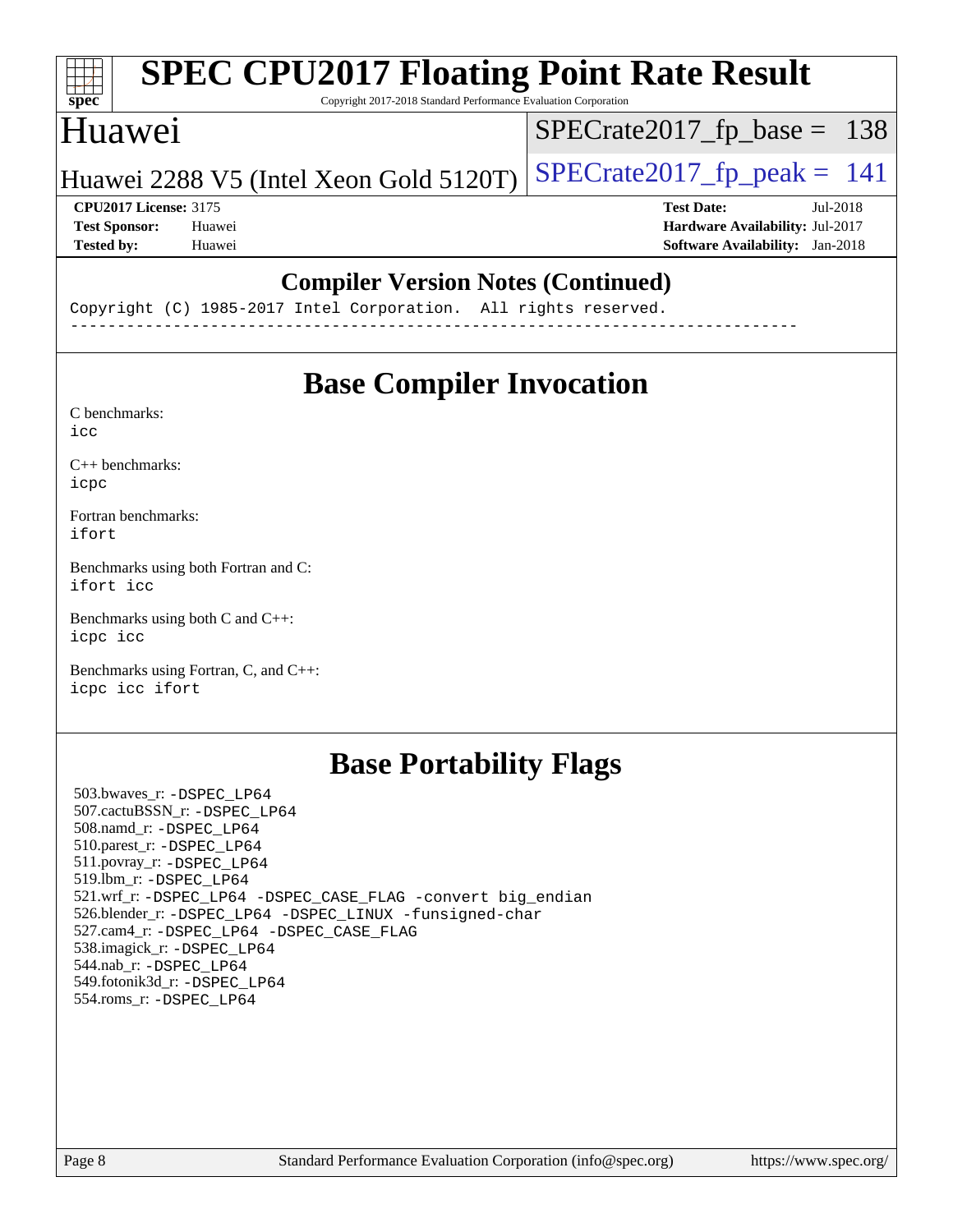| <b>SPEC CPU2017 Floating Point Rate Result</b><br>$spec*$<br>Copyright 2017-2018 Standard Performance Evaluation Corporation               |                                        |
|--------------------------------------------------------------------------------------------------------------------------------------------|----------------------------------------|
| Huawei                                                                                                                                     | $SPECrate2017_fp\_base = 138$          |
| Huawei 2288 V5 (Intel Xeon Gold 5120T)                                                                                                     | $SPECrate2017_fp\_peak = 141$          |
| <b>CPU2017 License: 3175</b>                                                                                                               | <b>Test Date:</b><br>Jul-2018          |
| <b>Test Sponsor:</b><br>Huawei                                                                                                             | Hardware Availability: Jul-2017        |
| <b>Tested by:</b><br>Huawei                                                                                                                | <b>Software Availability:</b> Jan-2018 |
| <b>Base Optimization Flags</b>                                                                                                             |                                        |
|                                                                                                                                            |                                        |
| C benchmarks:<br>-xCORE-AVX2 -ipo -03 -no-prec-div -qopt-prefetch -ffinite-math-only<br>-qopt-mem-layout-trans=3                           |                                        |
| $C_{++}$ benchmarks:                                                                                                                       |                                        |
| -xCORE-AVX2 -ipo -03 -no-prec-div -qopt-prefetch -ffinite-math-only<br>-gopt-mem-layout-trans=3                                            |                                        |
| Fortran benchmarks:                                                                                                                        |                                        |
| -xCORE-AVX2 -ipo -03 -no-prec-div -qopt-prefetch -ffinite-math-only<br>-qopt-mem-layout-trans=3 -nostandard-realloc-lhs -align array32byte |                                        |
| Benchmarks using both Fortran and C:                                                                                                       |                                        |
| -xCORE-AVX2 -ipo -03 -no-prec-div -qopt-prefetch -ffinite-math-only<br>-qopt-mem-layout-trans=3 -nostandard-realloc-lhs -align array32byte |                                        |
|                                                                                                                                            |                                        |
| Benchmarks using both $C$ and $C++$ :<br>-xCORE-AVX2 -ipo -03 -no-prec-div -qopt-prefetch -ffinite-math-only<br>-qopt-mem-layout-trans=3   |                                        |
| Benchmarks using Fortran, C, and C++:                                                                                                      |                                        |
| -xCORE-AVX2 -ipo -03 -no-prec-div -qopt-prefetch -ffinite-math-only<br>-qopt-mem-layout-trans=3 -nostandard-realloc-lhs -align array32byte |                                        |
| <b>Base Other Flags</b><br>C benchmarks:                                                                                                   |                                        |
| $-m64 - std= c11$                                                                                                                          |                                        |
| $C++$ benchmarks:<br>$-m64$                                                                                                                |                                        |
| Fortran benchmarks:<br>$-m64$                                                                                                              |                                        |
| Benchmarks using both Fortran and C:<br>$-m64 - std= c11$                                                                                  |                                        |
| Benchmarks using both C and C++:<br>$-m64 - std= c11$                                                                                      |                                        |
| Benchmarks using Fortran, C, and C++:<br>$-m64 - std= c11$                                                                                 |                                        |
| Page 9<br>Standard Performance Evaluation Corporation (info@spec.org)                                                                      | https://www.spec.org/                  |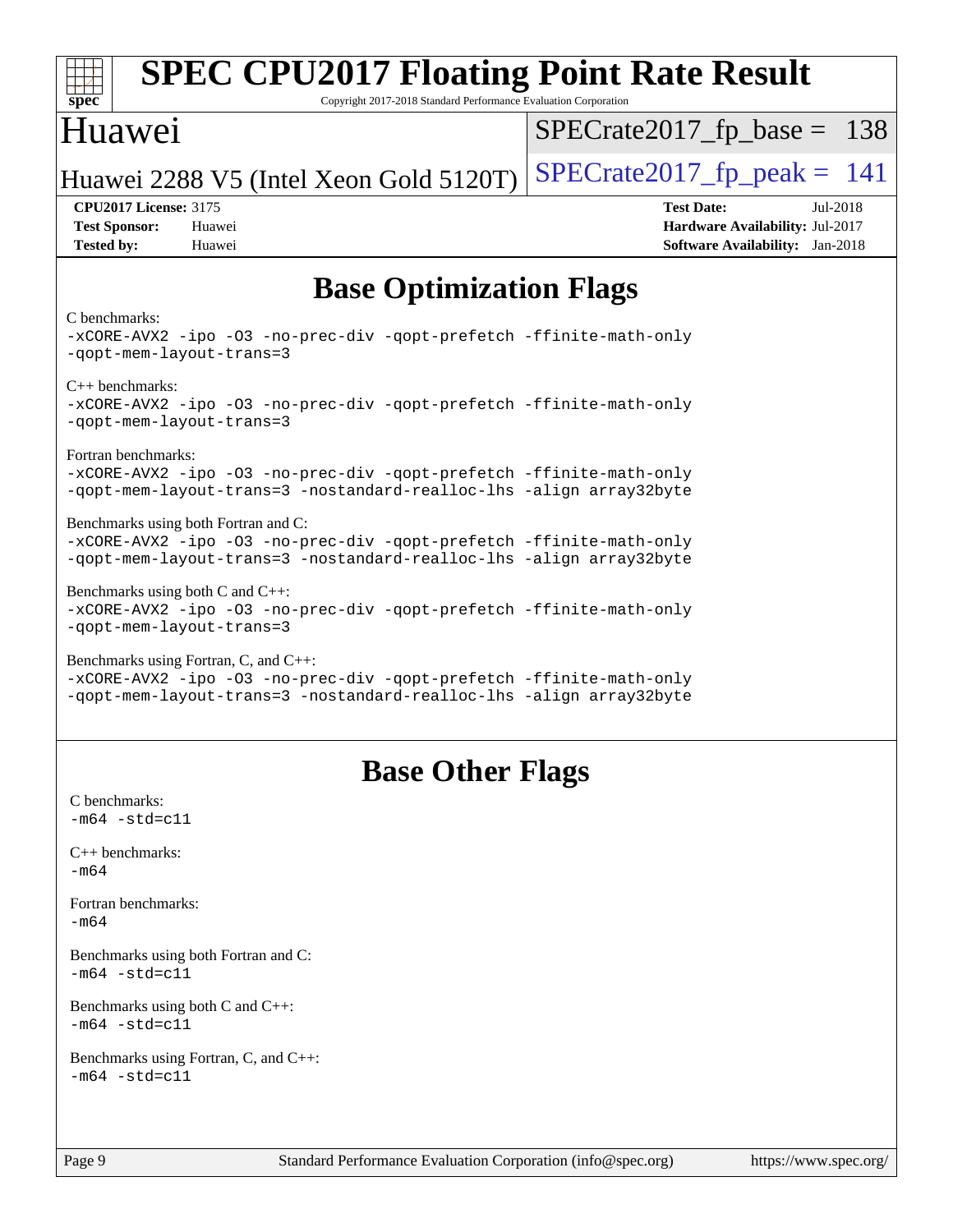| spec              |                              | <b>SPEC CPU2017 Floating Point Rate Result</b><br>Copyright 2017-2018 Standard Performance Evaluation Corporation |                                        |            |
|-------------------|------------------------------|-------------------------------------------------------------------------------------------------------------------|----------------------------------------|------------|
|                   | Huawei                       |                                                                                                                   | $SPECrate2017_fp\_base = 138$          |            |
|                   |                              | Huawei 2288 V5 (Intel Xeon Gold 5120T)                                                                            | $SPECrate2017_fp\_peak = 141$          |            |
|                   | <b>CPU2017 License: 3175</b> |                                                                                                                   | <b>Test Date:</b>                      | $Jul-2018$ |
|                   | <b>Test Sponsor:</b>         | Huawei                                                                                                            | Hardware Availability: Jul-2017        |            |
| <b>Tested by:</b> |                              | Huawei                                                                                                            | <b>Software Availability:</b> Jan-2018 |            |
|                   |                              |                                                                                                                   |                                        |            |

## **[Peak Compiler Invocation](http://www.spec.org/auto/cpu2017/Docs/result-fields.html#PeakCompilerInvocation)**

[C benchmarks](http://www.spec.org/auto/cpu2017/Docs/result-fields.html#Cbenchmarks):

[icc](http://www.spec.org/cpu2017/results/res2018q4/cpu2017-20181011-09147.flags.html#user_CCpeak_intel_icc_18.0_66fc1ee009f7361af1fbd72ca7dcefbb700085f36577c54f309893dd4ec40d12360134090235512931783d35fd58c0460139e722d5067c5574d8eaf2b3e37e92)

[C++ benchmarks:](http://www.spec.org/auto/cpu2017/Docs/result-fields.html#CXXbenchmarks) [icpc](http://www.spec.org/cpu2017/results/res2018q4/cpu2017-20181011-09147.flags.html#user_CXXpeak_intel_icpc_18.0_c510b6838c7f56d33e37e94d029a35b4a7bccf4766a728ee175e80a419847e808290a9b78be685c44ab727ea267ec2f070ec5dc83b407c0218cded6866a35d07)

[Fortran benchmarks](http://www.spec.org/auto/cpu2017/Docs/result-fields.html#Fortranbenchmarks): [ifort](http://www.spec.org/cpu2017/results/res2018q4/cpu2017-20181011-09147.flags.html#user_FCpeak_intel_ifort_18.0_8111460550e3ca792625aed983ce982f94888b8b503583aa7ba2b8303487b4d8a21a13e7191a45c5fd58ff318f48f9492884d4413fa793fd88dd292cad7027ca)

[Benchmarks using both Fortran and C](http://www.spec.org/auto/cpu2017/Docs/result-fields.html#BenchmarksusingbothFortranandC): [ifort](http://www.spec.org/cpu2017/results/res2018q4/cpu2017-20181011-09147.flags.html#user_CC_FCpeak_intel_ifort_18.0_8111460550e3ca792625aed983ce982f94888b8b503583aa7ba2b8303487b4d8a21a13e7191a45c5fd58ff318f48f9492884d4413fa793fd88dd292cad7027ca) [icc](http://www.spec.org/cpu2017/results/res2018q4/cpu2017-20181011-09147.flags.html#user_CC_FCpeak_intel_icc_18.0_66fc1ee009f7361af1fbd72ca7dcefbb700085f36577c54f309893dd4ec40d12360134090235512931783d35fd58c0460139e722d5067c5574d8eaf2b3e37e92)

[Benchmarks using both C and C++:](http://www.spec.org/auto/cpu2017/Docs/result-fields.html#BenchmarksusingbothCandCXX) [icpc](http://www.spec.org/cpu2017/results/res2018q4/cpu2017-20181011-09147.flags.html#user_CC_CXXpeak_intel_icpc_18.0_c510b6838c7f56d33e37e94d029a35b4a7bccf4766a728ee175e80a419847e808290a9b78be685c44ab727ea267ec2f070ec5dc83b407c0218cded6866a35d07) [icc](http://www.spec.org/cpu2017/results/res2018q4/cpu2017-20181011-09147.flags.html#user_CC_CXXpeak_intel_icc_18.0_66fc1ee009f7361af1fbd72ca7dcefbb700085f36577c54f309893dd4ec40d12360134090235512931783d35fd58c0460139e722d5067c5574d8eaf2b3e37e92)

[Benchmarks using Fortran, C, and C++](http://www.spec.org/auto/cpu2017/Docs/result-fields.html#BenchmarksusingFortranCandCXX): [icpc](http://www.spec.org/cpu2017/results/res2018q4/cpu2017-20181011-09147.flags.html#user_CC_CXX_FCpeak_intel_icpc_18.0_c510b6838c7f56d33e37e94d029a35b4a7bccf4766a728ee175e80a419847e808290a9b78be685c44ab727ea267ec2f070ec5dc83b407c0218cded6866a35d07) [icc](http://www.spec.org/cpu2017/results/res2018q4/cpu2017-20181011-09147.flags.html#user_CC_CXX_FCpeak_intel_icc_18.0_66fc1ee009f7361af1fbd72ca7dcefbb700085f36577c54f309893dd4ec40d12360134090235512931783d35fd58c0460139e722d5067c5574d8eaf2b3e37e92) [ifort](http://www.spec.org/cpu2017/results/res2018q4/cpu2017-20181011-09147.flags.html#user_CC_CXX_FCpeak_intel_ifort_18.0_8111460550e3ca792625aed983ce982f94888b8b503583aa7ba2b8303487b4d8a21a13e7191a45c5fd58ff318f48f9492884d4413fa793fd88dd292cad7027ca)

## **[Peak Portability Flags](http://www.spec.org/auto/cpu2017/Docs/result-fields.html#PeakPortabilityFlags)**

Same as Base Portability Flags

## **[Peak Optimization Flags](http://www.spec.org/auto/cpu2017/Docs/result-fields.html#PeakOptimizationFlags)**

[C benchmarks](http://www.spec.org/auto/cpu2017/Docs/result-fields.html#Cbenchmarks):

| $519.$ lbm_r: -prof-qen(pass 1) -prof-use(pass 2) -ipo -xCORE-AVX2 -03<br>-no-prec-div -gopt-prefetch -ffinite-math-only<br>-gopt-mem-layout-trans=3             |
|------------------------------------------------------------------------------------------------------------------------------------------------------------------|
| 538.imagick_r: -xCORE-AVX2 -ipo -03 -no-prec-div -qopt-prefetch<br>-ffinite-math-only -gopt-mem-layout-trans=3                                                   |
| 544.nab_r: Same as 519.1bm_r                                                                                                                                     |
| $C_{++}$ benchmarks:<br>$-prof-qen(pass 1) -prof-use(pass 2) -ipo -xCORE-AVX2 -O3$<br>-no-prec-div -gopt-prefetch -ffinite-math-only<br>-gopt-mem-layout-trans=3 |
| Fortran benchmarks:                                                                                                                                              |
|                                                                                                                                                                  |
| (Continued on next page)                                                                                                                                         |

Page 10 Standard Performance Evaluation Corporation [\(info@spec.org\)](mailto:info@spec.org) <https://www.spec.org/>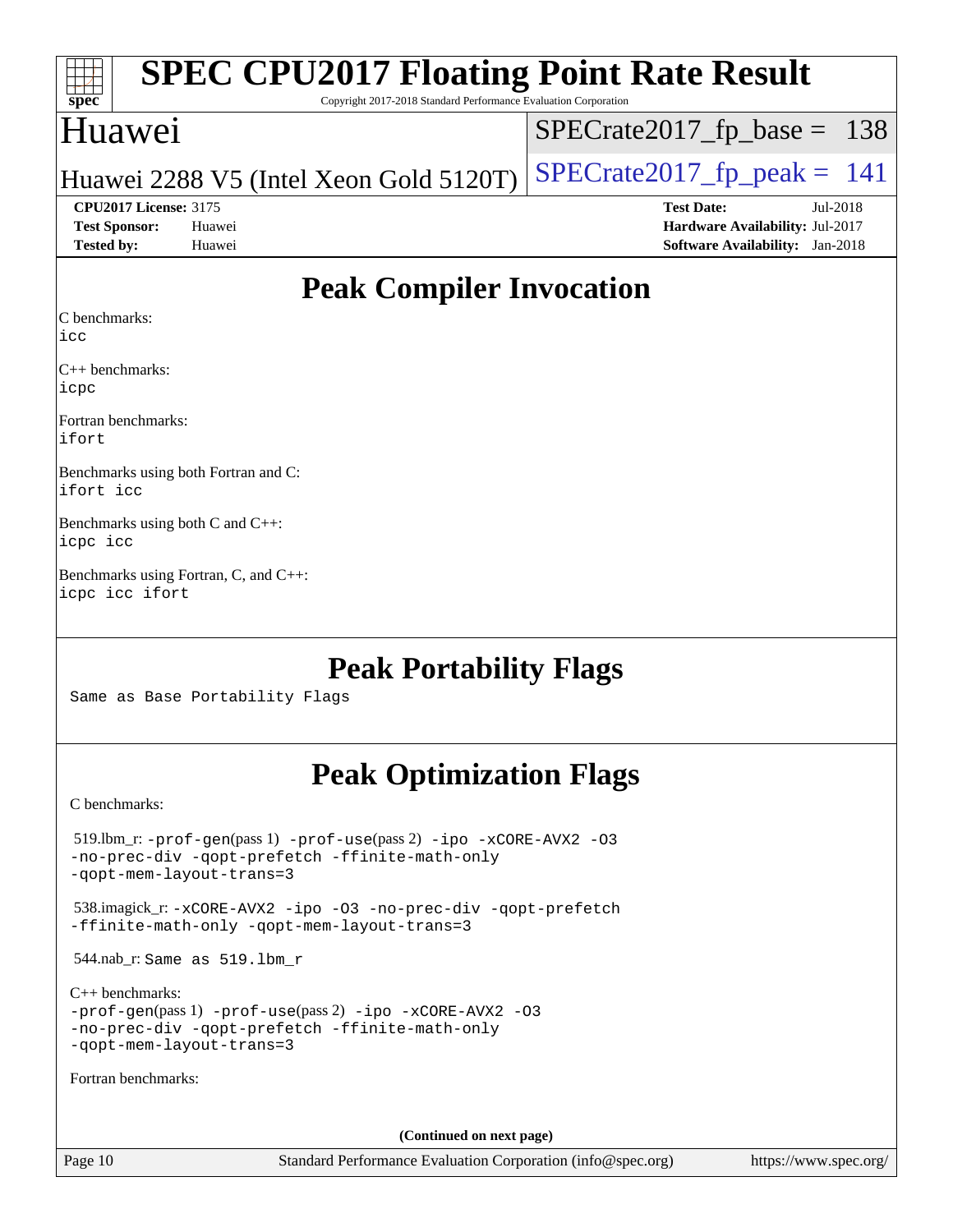

# **[SPEC CPU2017 Floating Point Rate Result](http://www.spec.org/auto/cpu2017/Docs/result-fields.html#SPECCPU2017FloatingPointRateResult)**

Copyright 2017-2018 Standard Performance Evaluation Corporation

## Huawei

[SPECrate2017\\_fp\\_base =](http://www.spec.org/auto/cpu2017/Docs/result-fields.html#SPECrate2017fpbase) 138

Huawei 2288 V5 (Intel Xeon Gold 5120T) SPECrate  $2017$  fp peak = 141

**[CPU2017 License:](http://www.spec.org/auto/cpu2017/Docs/result-fields.html#CPU2017License)** 3175 **[Test Date:](http://www.spec.org/auto/cpu2017/Docs/result-fields.html#TestDate)** Jul-2018 **[Test Sponsor:](http://www.spec.org/auto/cpu2017/Docs/result-fields.html#TestSponsor)** Huawei **[Hardware Availability:](http://www.spec.org/auto/cpu2017/Docs/result-fields.html#HardwareAvailability)** Jul-2017 **[Tested by:](http://www.spec.org/auto/cpu2017/Docs/result-fields.html#Testedby)** Huawei **[Software Availability:](http://www.spec.org/auto/cpu2017/Docs/result-fields.html#SoftwareAvailability)** Jan-2018

## **[Peak Optimization Flags \(Continued\)](http://www.spec.org/auto/cpu2017/Docs/result-fields.html#PeakOptimizationFlags)**

| 503.bwaves_r: -xCORE-AVX2 -ipo -03 -no-prec-div -qopt-prefetch<br>-ffinite-math-only -qopt-mem-layout-trans=3<br>-nostandard-realloc-lhs -align array32byte                                         |
|-----------------------------------------------------------------------------------------------------------------------------------------------------------------------------------------------------|
| 549.fotonik3d_r: Same as 503.bwaves_r                                                                                                                                                               |
| $554.$ roms_r: -prof-gen(pass 1) -prof-use(pass 2) -ipo -xCORE-AVX2 -03<br>-no-prec-div -qopt-prefetch -ffinite-math-only<br>-qopt-mem-layout-trans=3 -nostandard-realloc-lhs<br>-align array32byte |
| Benchmarks using both Fortran and C:                                                                                                                                                                |
| $521.wrf_r$ : basepeak = yes                                                                                                                                                                        |
| $527.cam4_r: -prot-gen(pass1) -prof-use(pass2) -ipo -xCORE-AVX2 -03$<br>-no-prec-div -qopt-prefetch -ffinite-math-only<br>-qopt-mem-layout-trans=3 -nostandard-realloc-lhs<br>-align array32byte    |
| Benchmarks using both C and C++:<br>-prof-gen(pass 1) -prof-use(pass 2) -ipo -xCORE-AVX2 -03<br>-no-prec-div -qopt-prefetch -ffinite-math-only<br>-qopt-mem-layout-trans=3                          |
| Benchmarks using Fortran, C, and C++:                                                                                                                                                               |
| $507.cactuBSSN_r$ : basepeak = yes                                                                                                                                                                  |
| <b>Peak Other Flags</b>                                                                                                                                                                             |
| C benchmarks:<br>$-m64 - std= c11$                                                                                                                                                                  |
| $C_{++}$ benchmarks:<br>$-m64$                                                                                                                                                                      |
| Fortran benchmarks:<br>$-m64$                                                                                                                                                                       |
| Benchmarks using both Fortran and C:<br>$-m64 - std= c11$                                                                                                                                           |
|                                                                                                                                                                                                     |

**(Continued on next page)**

Page 11 Standard Performance Evaluation Corporation [\(info@spec.org\)](mailto:info@spec.org) <https://www.spec.org/>